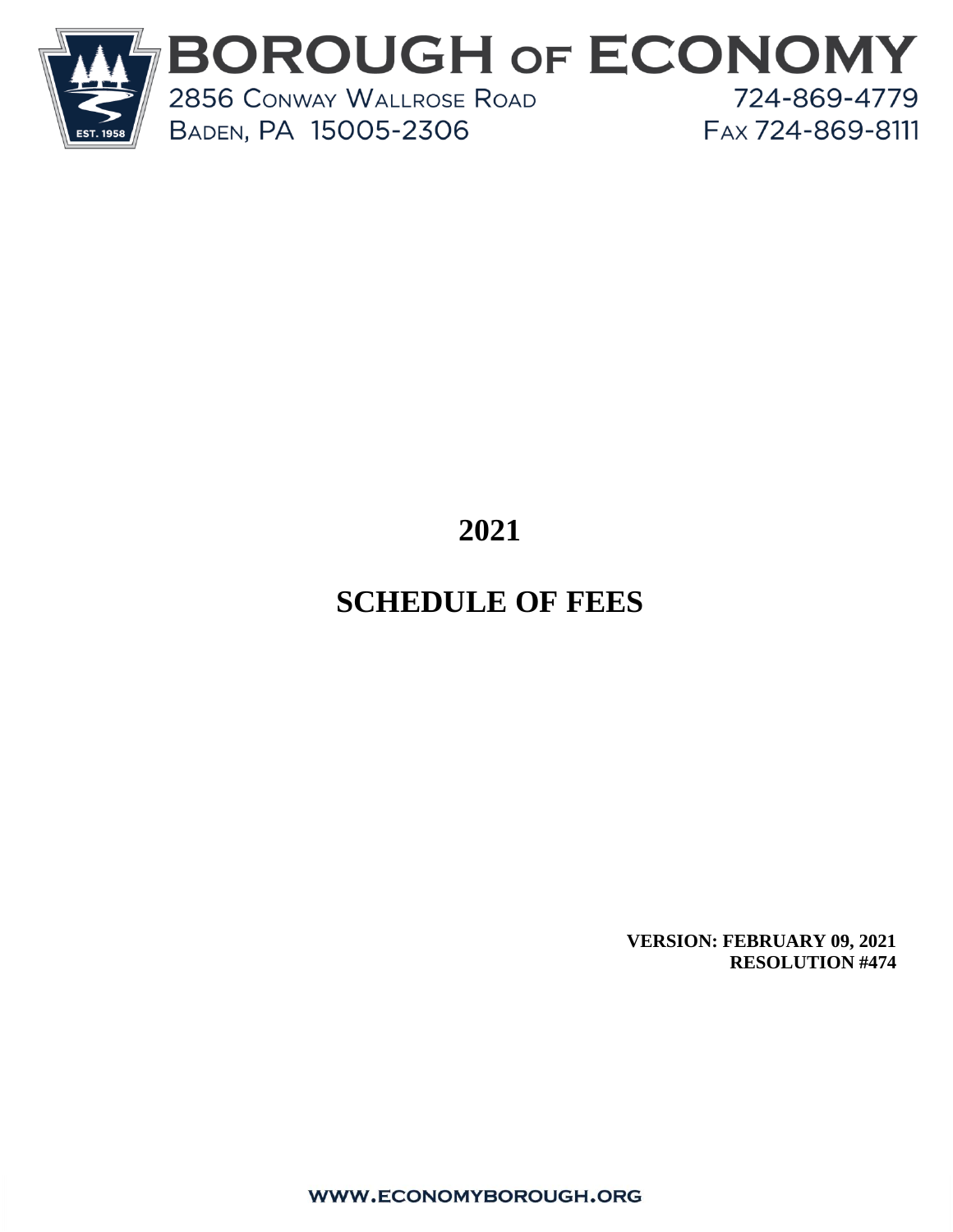|        | <b>Index</b>                                                                                       | Page                    |
|--------|----------------------------------------------------------------------------------------------------|-------------------------|
| I.     | <b>CODES AND BUILDING - Chapter 66</b>                                                             | $\overline{\mathbf{3}}$ |
| II.    | <b>EMERGENCY ALARMS - Chapter 43</b>                                                               | 10                      |
| III.   | <b>BUILDING AND FIRE CODE APPEALS BOARD - Chapter 66</b>                                           | 11                      |
| IV.    | <b>PUBLIC WATER AND SEWAGE - Chapter 145 &amp; 178</b>                                             | 11                      |
| V.     | SEWAGE FACILITIES ACT, PA TITLE 25, CHAPTERS 71-73<br>(PRIVATE ON-LOT SEWAGE SYSTEM) - Chapter 143 | 11                      |
| VI.    | <b>SUBDIVISION AND LAND DEVELOPMENT - Chapter 163</b>                                              | 12                      |
| VII.   | <b>ZONING – Chapter 180</b>                                                                        | 13                      |
| VIII.  | <b>ROAD PERMITS - Chapter 160</b>                                                                  | 15                      |
| IX.    | <b>JUNKYARDS / JUNK DEALERS - Chapter 108</b>                                                      | 16                      |
| X.     | <b>PEDDLING AND SOLICITING - Chapter 151</b>                                                       | 16                      |
| XI.    | <b>OTHER FEES -</b>                                                                                | 16                      |
| XII.   | <b>OVERWEIGHT HAULING FEES - Chapter 175</b>                                                       | 17                      |
| XIII.  | <b>GRADING PERMITS - Chapter 99</b>                                                                | 17                      |
| XIV.   | <b>TAX COLLECTOR – Chapter 170</b>                                                                 | 18                      |
| XV.    | <b>MOBILE FOOD VENDING (FOOD TRUCKS) - Chapter 180</b>                                             | 18                      |
| XVI.   | <b>GARAGE SALE PERMIT - Chapter 96</b>                                                             | 18                      |
| XVII.  | <b>FOREST MNGMT./TIMBER OPERATIONS - Chapter 155</b>                                               | 18                      |
| XVIII. | <b>CABLE T.V. FRANCHISE FEE - Appendix A190</b>                                                    | 19                      |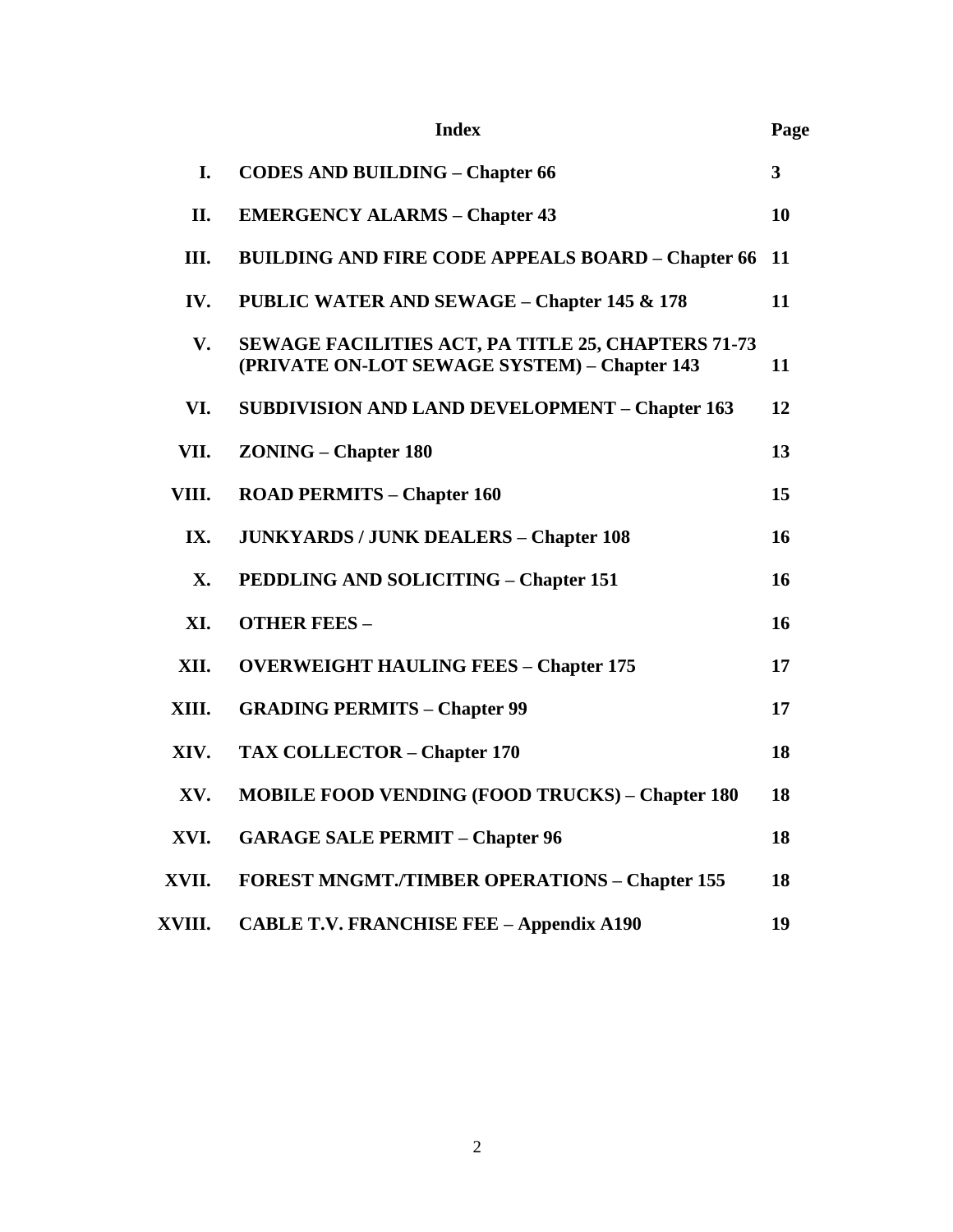#### **I. CODES AND BUILDING – CHAPTER 66**

### **BUILDING INSPECTION FEE SCHEDULE RESIDENTIAL FEES**

| (DOES NOT INCLUDE PLUMBING, ELECTRICAL, MECHANICAL, FIRE OR ENERGY INSPECTION FEES) |                                         |
|-------------------------------------------------------------------------------------|-----------------------------------------|
| <b>Industrialized Housing</b>                                                       |                                         |
| (Mobile Home, Modular and Manufactured)                                             | \$171.60                                |
| Single Family Dwelling -                                                            |                                         |
| Not over $3,500$ s. f. $*$ or over 3 bedrooms $**$                                  | \$270.60                                |
|                                                                                     |                                         |
|                                                                                     | \$198.00                                |
| ** Each Additional Bedroom, per dwelling unit                                       | \$52.80                                 |
| Attached garages, additions, and                                                    | \$99.00                                 |
| non-exempt detached accessory structures,                                           |                                         |
| alterations, renovations to 500 square feet                                         | \$158.40                                |
|                                                                                     | $$158.40 + $0.1584$ each s. f. over 500 |

#### **COMMERCIAL FEES**

(INCLUDES MULTI-FAMILY)

| (DOES NOT INCLUDE PLUMBING, ELECTRICAL, MECHANICAL, FIRE OR ENERGY INSPECTION FEES) |  |
|-------------------------------------------------------------------------------------|--|
|                                                                                     |  |
|                                                                                     |  |
|                                                                                     |  |

#### **MISCELLANEOUS FEES**

| Swimming Pool/Spa (Single Family) | \$316.80 |
|-----------------------------------|----------|
|                                   | \$85.80  |
|                                   | \$158.40 |
|                                   |          |
|                                   | \$85.80  |
|                                   | \$85.80  |

### **MINIMUM FEE: \$85.80**

\* Square footage is defined as gross floor area of all floors within the perimeter of the outside walls, including basements, cellars, garages, roofed patios, breezeways, covered walkways, and attics with floor-to-ceiling of 6' 6" or more.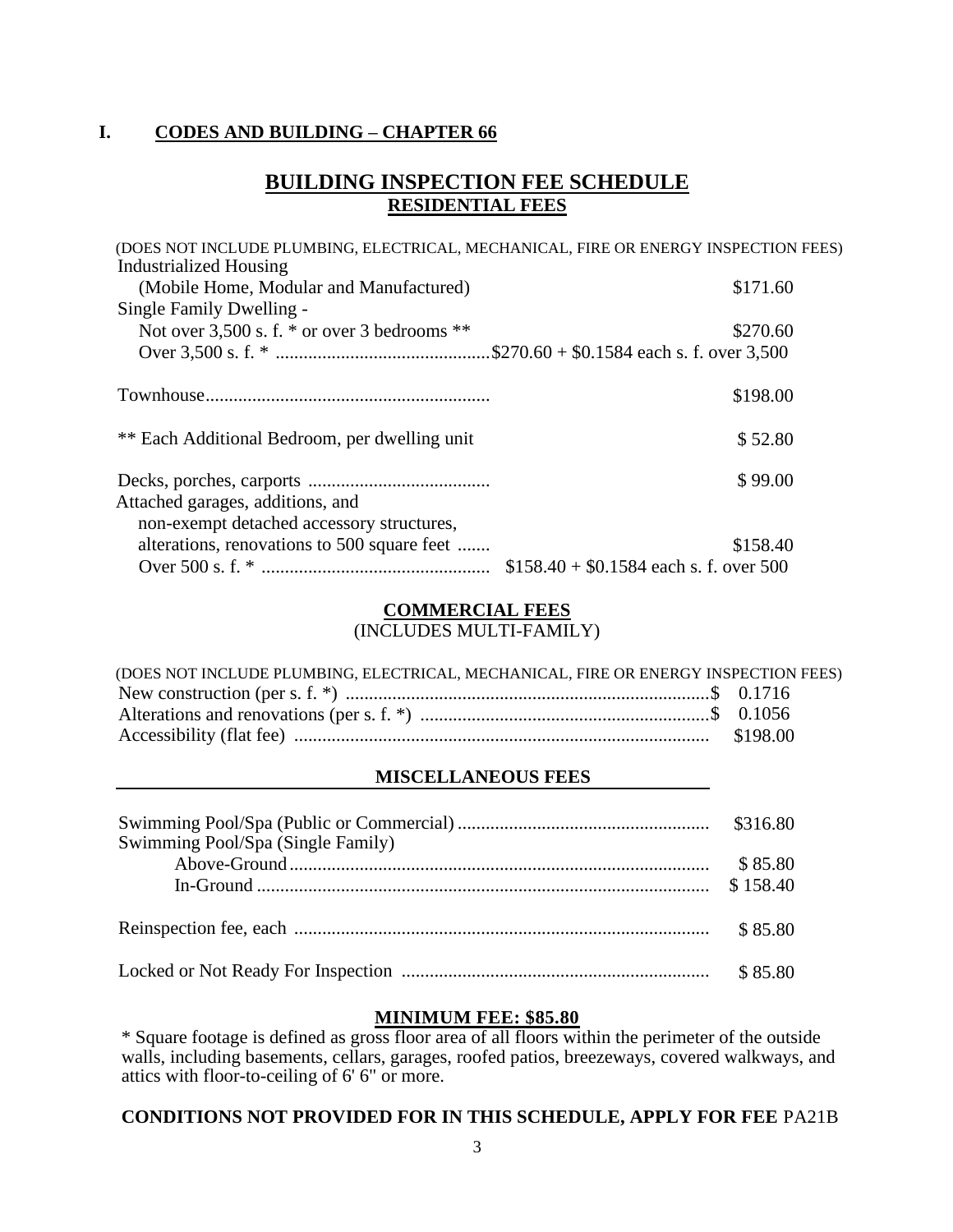#### **CONDITIONS NOT PROVIDED FOR IN THIS SCHEDULE, APPLY FOR FEE** PA21E **ELECTRICAL INSPECTION FEE SCHEDULE**

## **MINIMUM CHARGE \$ 70.20**

FEE SCHEDULE

(Other than Residential)

All switches, lighting and receptacles to be counted as outlets.

#### ROUGH WIRING INSPECTION

#### FINISH INSPECTION

#### EQUIPMENT, APPLIANCES

#### MOTORS, GENERATORS, TRANSFORMERS CENTRAL HEATING, DUCT HEATERS, AIR CONDITIONING, ELECTRIC FURNACES AND WELDERS

| Fractional HP, KW or KVA to 1 HP, KW or KVA, each \$22.45 |  |
|-----------------------------------------------------------|--|
| 1 HP. KW or KVA to 3 HP. KW or KVA, each \$ 25.10         |  |
| 4 HP, KW or KVA to 7 HP, KW or KVA, each \$ 35.65         |  |
| 7Y2 HP, KW or KVA to 29 HP, KW or KVA, each \$40.95       |  |
| 30 HP, KW or KVA to 49 HP, KW or KVA, each \$ 62.05       |  |
| 50 HP, KW or KVA to 74 HP, KW or KVA, each \$76.60        |  |
| 75 HP, KW or KVA to 199 HP, KW or KVA, each \$149.20      |  |
| 200 HP, KW or KVA to 500 HP, KW or KVA, each \$291.75     |  |
|                                                           |  |
| Over 600 Volts - Add \$136.00 per category                |  |

#### FEEDERS OR SUB-PANELS

| Over 600 Volts - Add \$ 136.00 per category |  |
|---------------------------------------------|--|

#### MODULAR AND MOBILE HOMES

| Mobile Homes - Service including one feeder or one receptacle \$99.00 |  |
|-----------------------------------------------------------------------|--|
| Feeder or Power Cord only (SINGLE VISIT ONLY) \$76.60                 |  |
|                                                                       |  |

| 9.40 VIII (VIIII VIIII VIIII) N  |  |
|----------------------------------|--|
| <b>SERVICE - METER EQUIPMENT</b> |  |

UP TO 600 VOLTS

| $U_1$ 10000 $V$ 0.119 |  |
|-----------------------|--|
|                       |  |
|                       |  |
|                       |  |
|                       |  |
|                       |  |
|                       |  |
|                       |  |
|                       |  |
|                       |  |

#### Ground Fault Protected Services - Add \$ 105.60 Over 600 Volts - Add \$ 145.20 per category Services exceeding 1 meter - \$ 17.20 for each additional meter Reintroduction of power to existing equipment (service reconnect) add \$ 19.80 PRIMARY TRANSFORMERS, VAULTS,

#### ENCLOSURES, SUB-STATIONS

#### SIGNALING SYSTEMS

Burgular Alarms, Fire Alarms, Fire Suppression Alarms Smoke Detectors, Telemetering (Telephones or CATV outlets are each separate systems)

#### SIGNS (Incandescent, Fluorescent & Neon)

#### OUTLINE LIGHTING

#### SWIMMING POOLS

| Commercial by fee schedule. |  |
|-----------------------------|--|

| RESIDENTIAL FEES<br><b>Flat Rate Schedule</b><br>One Application for each new or existing building.                                                                                                                                                                             |
|---------------------------------------------------------------------------------------------------------------------------------------------------------------------------------------------------------------------------------------------------------------------------------|
|                                                                                                                                                                                                                                                                                 |
| *Add Service Equipment<br>Single Family Dwellings with over 200 Amp. Service apply Flat Rate<br>Schedule plus Equipment, Appliances, and Motor Schedule.<br>Dwelling with a Spa, Hot Tub, Hydromassage Tub, Sauna, etc.<br>apply Flat Rate Schedule plus \$37.00 for each item. |

4 SOLAR ARRAYS: Residential up to 20kw.................................................\$150.00 over 20kw add .01/watt Commercial up to  $20kw$  . . . . .05/watt over  $20kw$  \$900.00 + .01/watt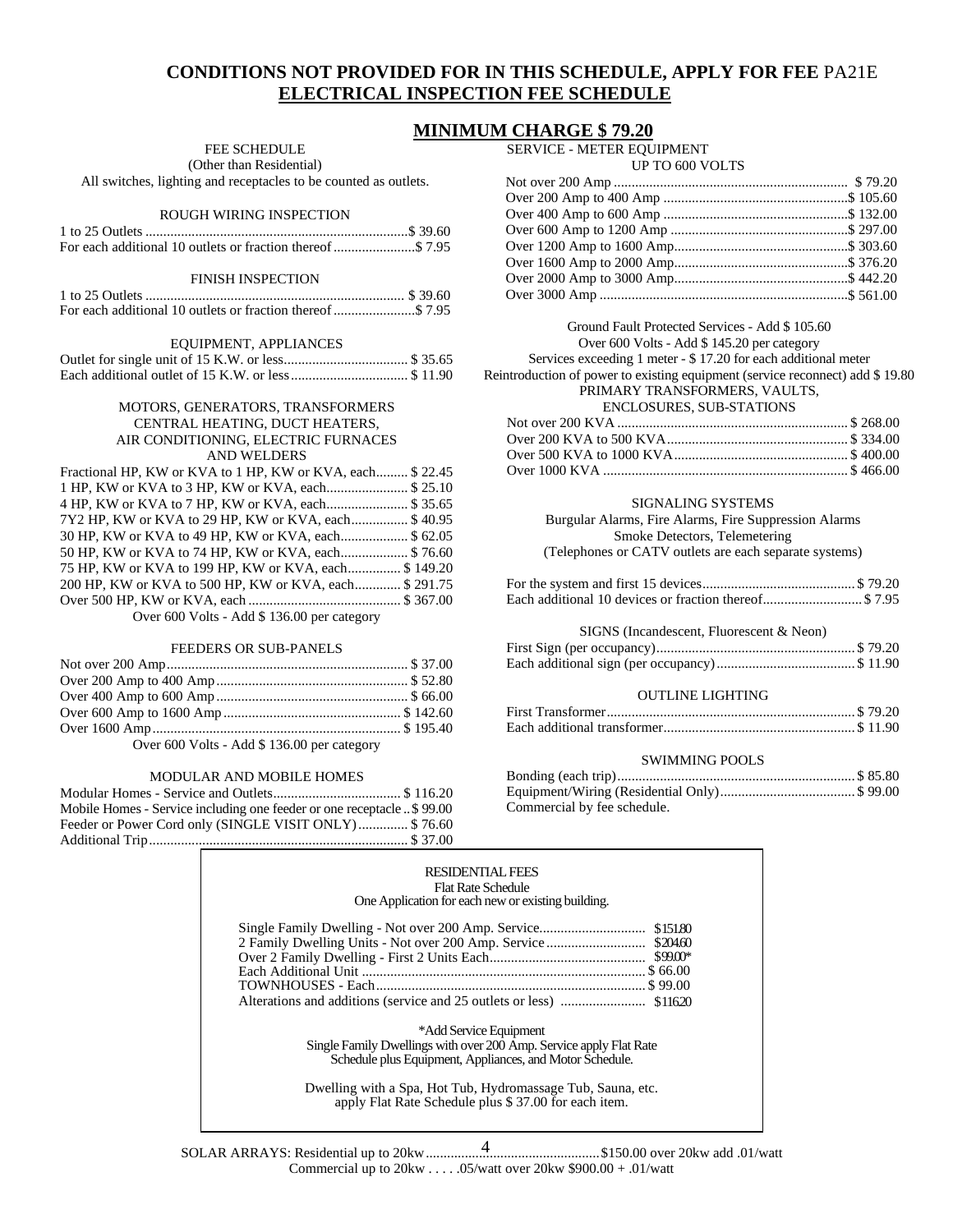### **PLUMBING INSPECTION FEE SCHEDULE RESIDENTIAL FEES**

Industrialized Housing - (Mobile Home, Modular and Manufactured) 1 sewer and water connection..... \$ 85.80 Additions and alterations **(1** sewer and water connection)..................................... \$ 85.80 All other per dwelling or unit - Not over 3 full (or partial) baths\* .......................................................................\$132.00  $*$  4<sup>th</sup> and 5<sup>th</sup> full (or partial) baths, each \$ 33.00

#### **COMMERCIAL FEES**

|                                    | Not over 5 fixtures \$66.00 |  |
|------------------------------------|-----------------------------|--|
|                                    |                             |  |
| Piping rough-in (waste and supply) |                             |  |
|                                    |                             |  |
|                                    |                             |  |
| Piping final inspection            |                             |  |
|                                    |                             |  |
|                                    |                             |  |
|                                    |                             |  |

Piping under slab (waste and supply)

#### **MISCELLANEOUS FEES**

| Reinspection fee, each \$85.80 |  |
|--------------------------------|--|

#### **MINIMUM CHARGE \$ 85.80**

#### FIXTURE DEFINITIONS FOR THE ABOVE FEE SCHEDULE

The word "fixture" shall mean each water closet, urinal, wash basin, bathtub, house trap, floor drain or downspout area drain, laundry tray, hot water heater or opening provided for any of the aforementioned or any plumbing or drainage appliance trap connected, either directly or indirectly, to the plumbing or drainage system, whether water-supplied or not, installed in the building or on the lot within the property lines.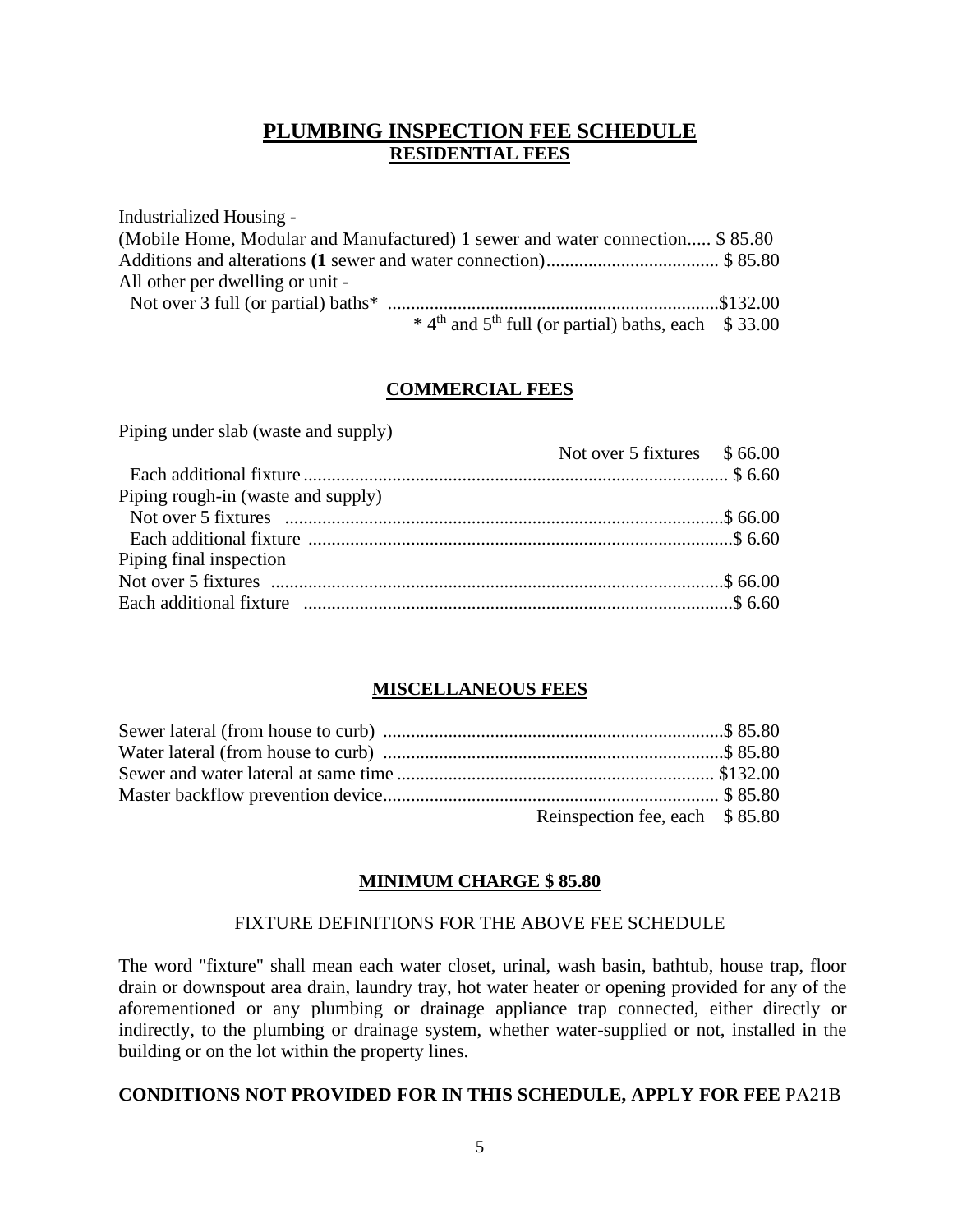### **MECHANICAL INSPECTION FEE SCHEDULE**

#### **COMMERCIAL**

| Total value of Mechanical bid X 0.0099                                                                     |
|------------------------------------------------------------------------------------------------------------|
| Individual systems (not to be combined with above multiplier)                                              |
|                                                                                                            |
|                                                                                                            |
| Circulating pumps, condensate pumps, exhaust fans<br>return air fans, water heaters less than 100 gallons, |
|                                                                                                            |
|                                                                                                            |
|                                                                                                            |
|                                                                                                            |
|                                                                                                            |
|                                                                                                            |
| Flammable and Combustible Liquid Storage, Dust Collectors  Apply For Fee                                   |

#### **RESIDENTIAL**

| Single Family Dwelling: |  |
|-------------------------|--|
|                         |  |
|                         |  |

#### **MINIMUM CHARGE S79.20**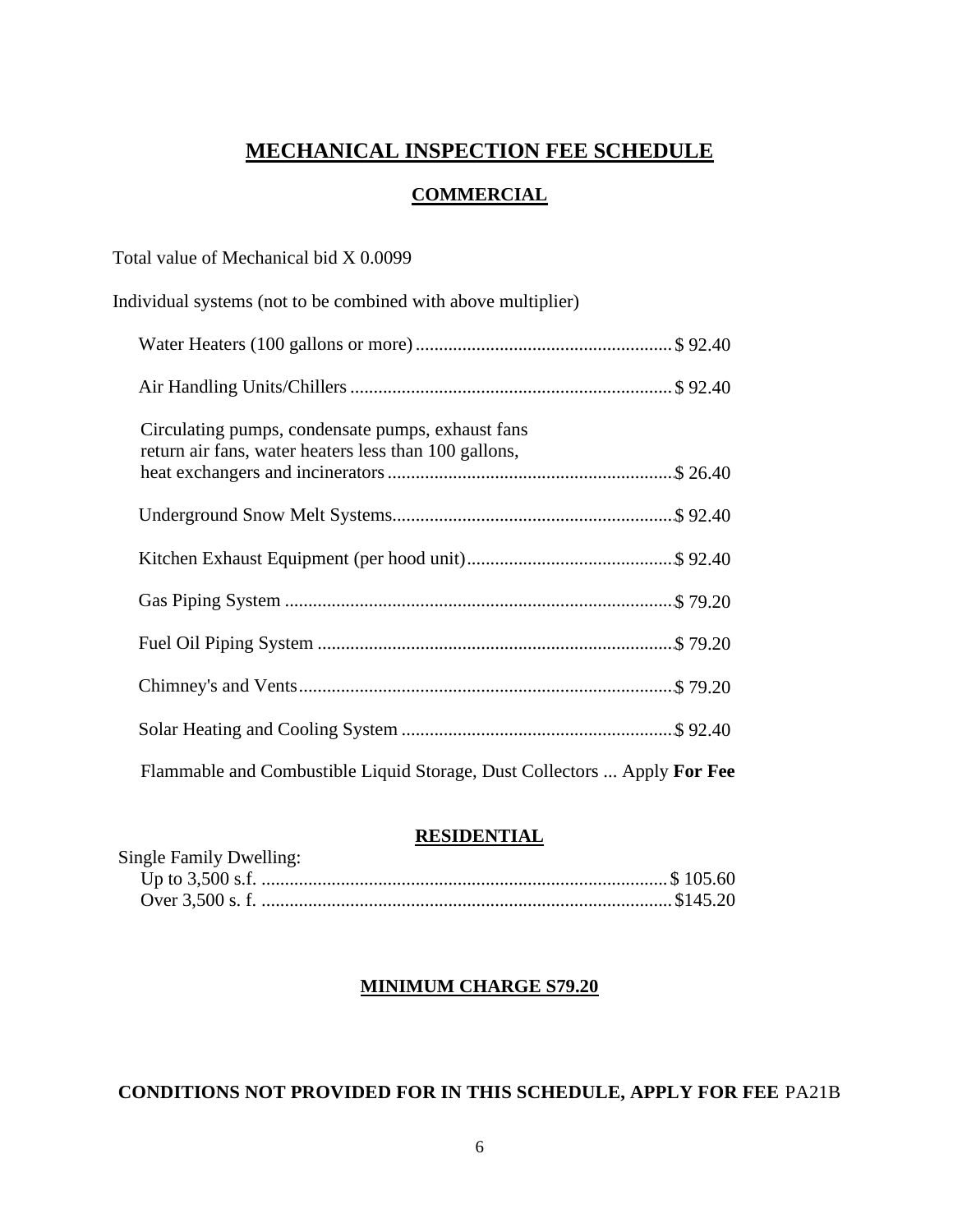### **FIRE PROTECTION INSPECTION FEE SCHEDULE**

#### **MINIMUM CHARGE: \$79.20**

\* DEVICES SHALL INCLUDE ALL ANNUNCIATING AND INITIATING DEVICES, PANELS, ETC.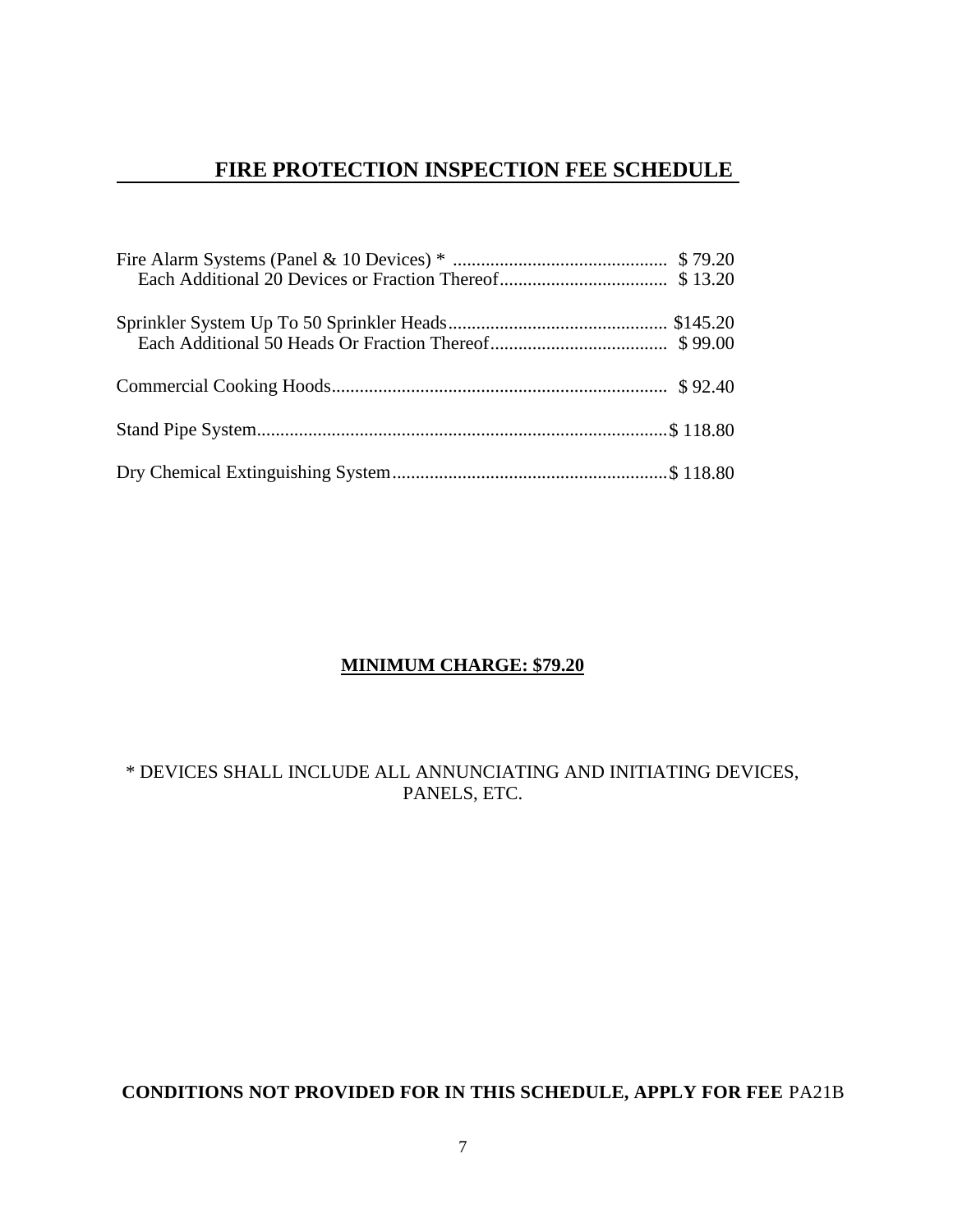# **PLAN REVIEW FEE SCHEDULE**

### **COMMERCIAL FEES (INCLUDES MULTI-FAMILY):**

| <b>INDIVIDUAL DISCIPLINES:</b> |  |
|--------------------------------|--|
| 25% of Building Plan Review    |  |
|                                |  |

### **MINIMUM FEE \$171.60**

#### **RESIDENTIAL FEES:**

| Single Family Dwelling and Additions 3,500 s.f. $*$ to 5,000 s.f. $*$ \$169.00 |  |
|--------------------------------------------------------------------------------|--|
|                                                                                |  |
|                                                                                |  |
|                                                                                |  |
| Attached garages, additions, and                                               |  |
| non-exempt detached accessory structures,                                      |  |
|                                                                                |  |
|                                                                                |  |

#### **MINIMUM FEE \$33.00**

\* Square footage is defined as gross floor area of all floors within the perimeter of the outside walls, including basements, cellars, garages, roofed patios, breezeways, covered walkways,etc.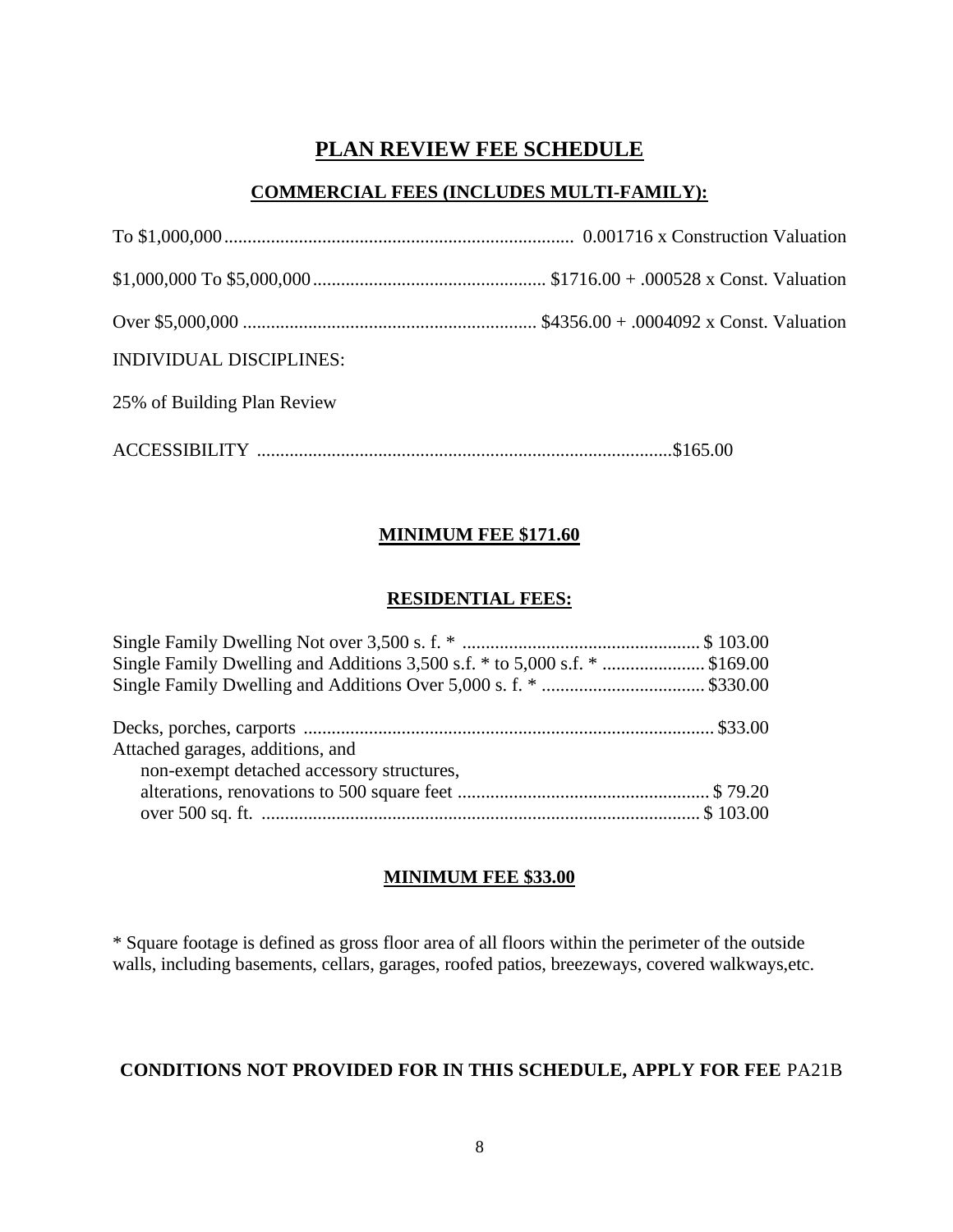# **ENERGY CONSERVATION INSPECTION FEE SCHEDULE**

### **RESIDENTIAL FEE**

Flat fee ................................................................................................................. \$ 79.20

#### **NON-RESIDENTIAL FEE**

#### **MINIMUM CHARGE - \$79.20**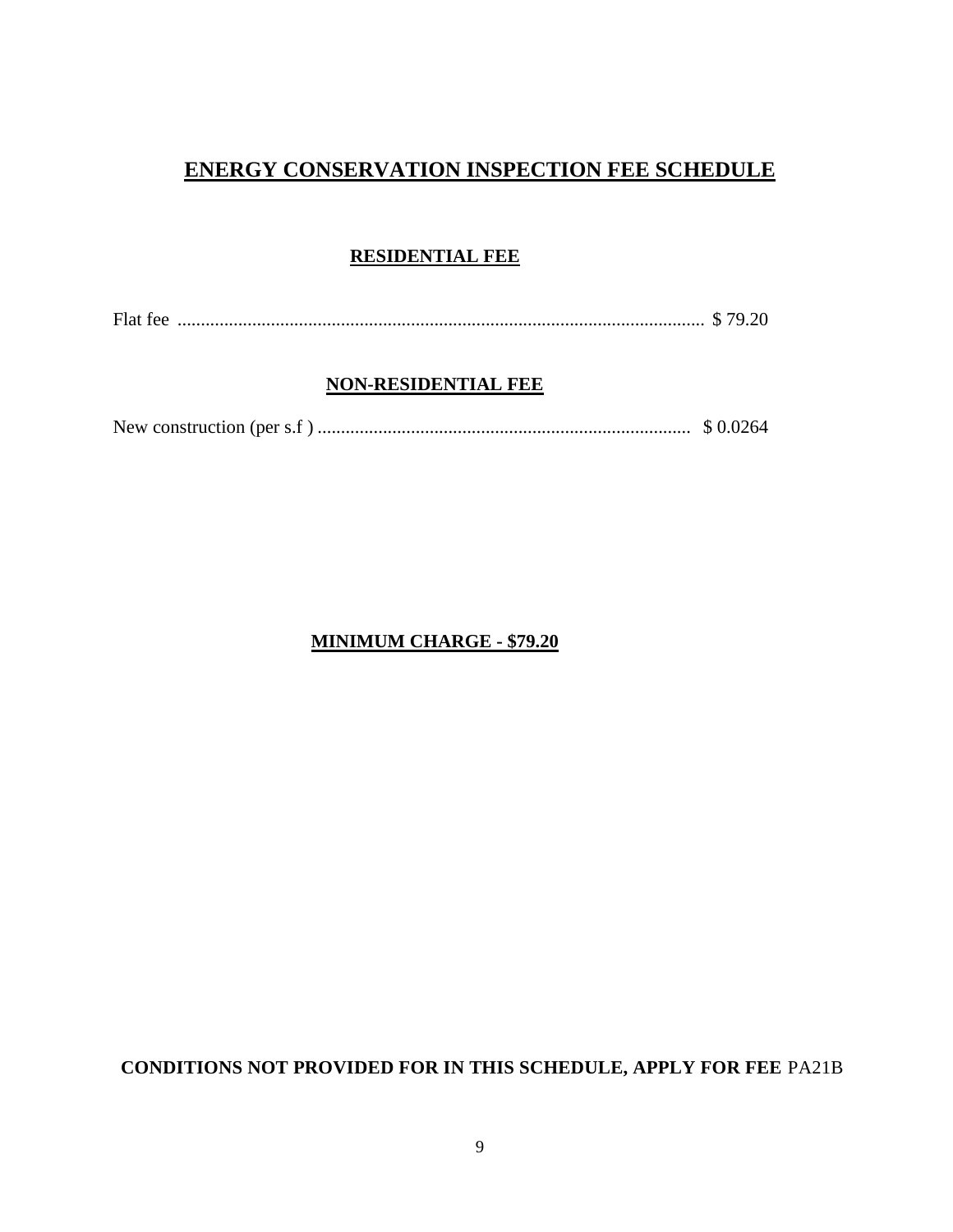# **II. EMERGENCY ALARMS – CHAPTER 43**

#### POLICE DEPARTMENT

- 1. First and Second alarm each year No Charge
- 2. Three to five alarms each year \$25.00 each alarm
- 3. Six to Ten alarms each year \$50.00
- 4. Eleven or more alarms each year \$100.00 each alarm

#### FIRE DEPARMENT

- 1. First alarm each year No Charge
- 2. Two alarms each year \$50.00 each alarm
- 3. Three alarms each year \$100.00 each alarm
- 4. Four or more alarms each year \$200.00 each alarm

#### **Other Building Permit Administrative Fees**

- 1. Uniform Construction Code Administration Fee \$4.50
- 2. Accessory Structures less than 1,000 Square Feet G.F.A. \$40.00
- 3. Building Certificate of Compliance:
	- a. Residential Certificate \$20.00
	- b. Non-Residential Certificate \$25.00
- 4. Demolition Permits: Residential or Non-Residential – \$50.00
- 5. Mobile Homes (Mobile Home Park Only):
	- a. Replacement (per unit) See Above
	- b. Mobile Home Removal \$2.00
	- c. Mobile Home Park Permit \$2.00, Per Pad Per Year, \$20.00 Minimum (Must Hold PA Dept. of Health Permit)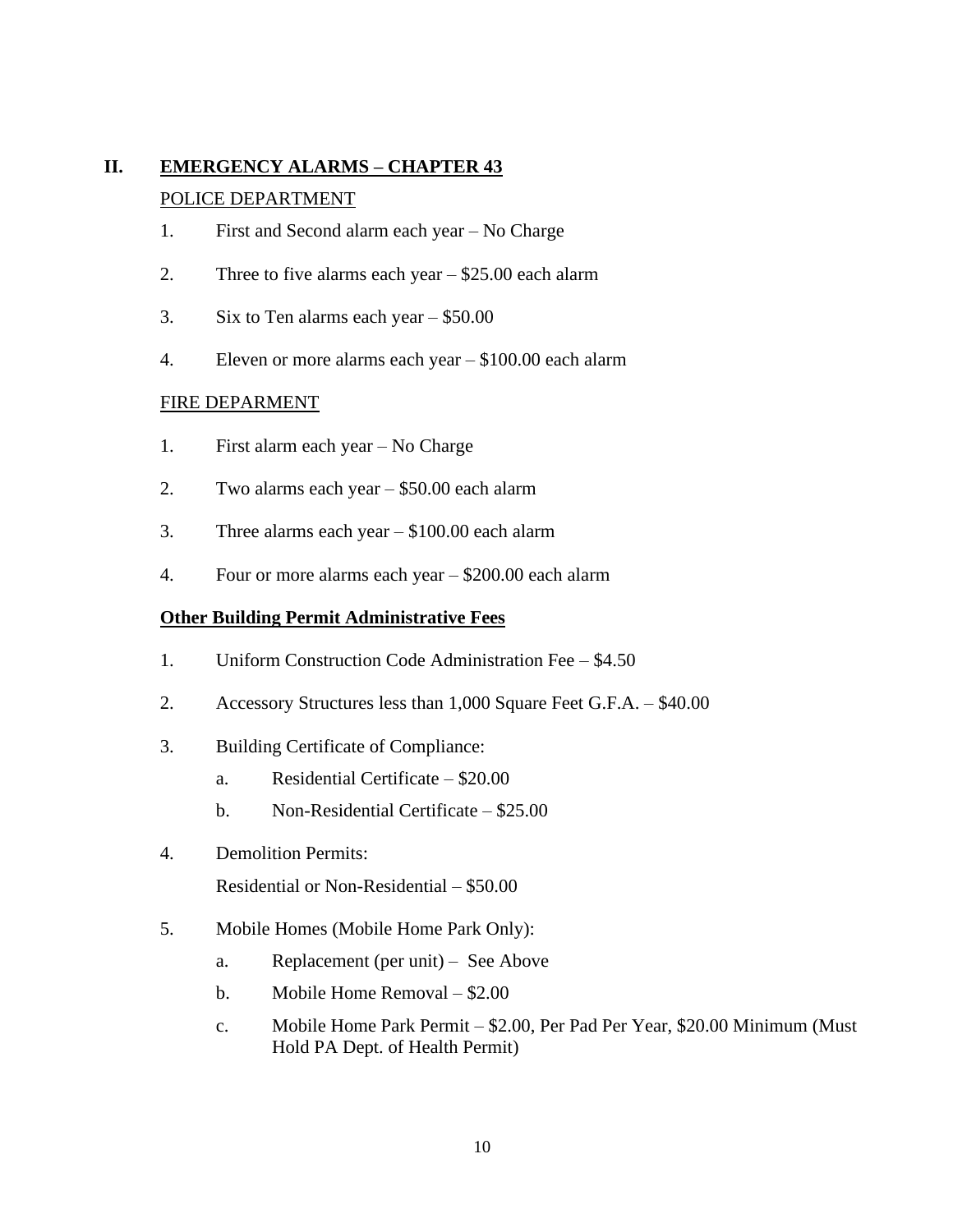#### **III. BUILDING AND FIRE CODE APPEALS BOARD – CHAPTER 66**

- 1. Residential \$125.00 plus actual cost of transcript if preparation is requested.
- 2. Commercial \$250.00 plus actual cost of transcript if preparation is requested.

#### **IV. PUBLIC WATER AND SEWAGE – CHAPTER 145 & 178**

1. Water – (if available)

Contact the *Ambridge Water Authority* {(724) 266-4847} for current rates and fees.

2. Sewage – (if available) Contact the *Economy Borough Municipal Authority* {(724) 869-3201} for current rates and fees.

#### **V. SEWAGE FACILITIES ACT, PA TITLE 25, CHAPTERS 71, 72, 73 (PRIVATE ON-LOT SEWAGE SYSTEM) – CHAPTER 143**

- 1. **Testing Costs:**
	- Soil Testing:
		- $\circ$  Probe (4 probes/lot) \$400.00/Lot
		- o Additional Probes \$50.00 Each
		- o Additional pit soil profiles \$40.00 each
		- o Additional percolation tests \$200.00 each
	- Percolation Testing:
		- o Perc Tests (6 holes per test/lot)  $$350.00$
- 2. **Design Review Costs:**
	- o Septic Design Review and Permit Issuance \$200.00
	- o System Repairs \$400.00
	- o Holding Tank/Privies \$1,000.00
	- o Additional Design Reviews due to Non-Conformities \$100.00
- 3. **Final Inspection** \$150.00
- 4. **Additional Site Inspections** \$100.00/Each
- 5. **DEP Planning Review:**
	- o Form B's, Exceptions, Planning Modules \$150.00
- 6. **Replacement Dwelling** \$200.00
- 7. **Renewals or Transfer** \$100.00
- 8. **Rate for all other work not included in above list** \$80.00/Hour Note: All hourly rates are portal to portal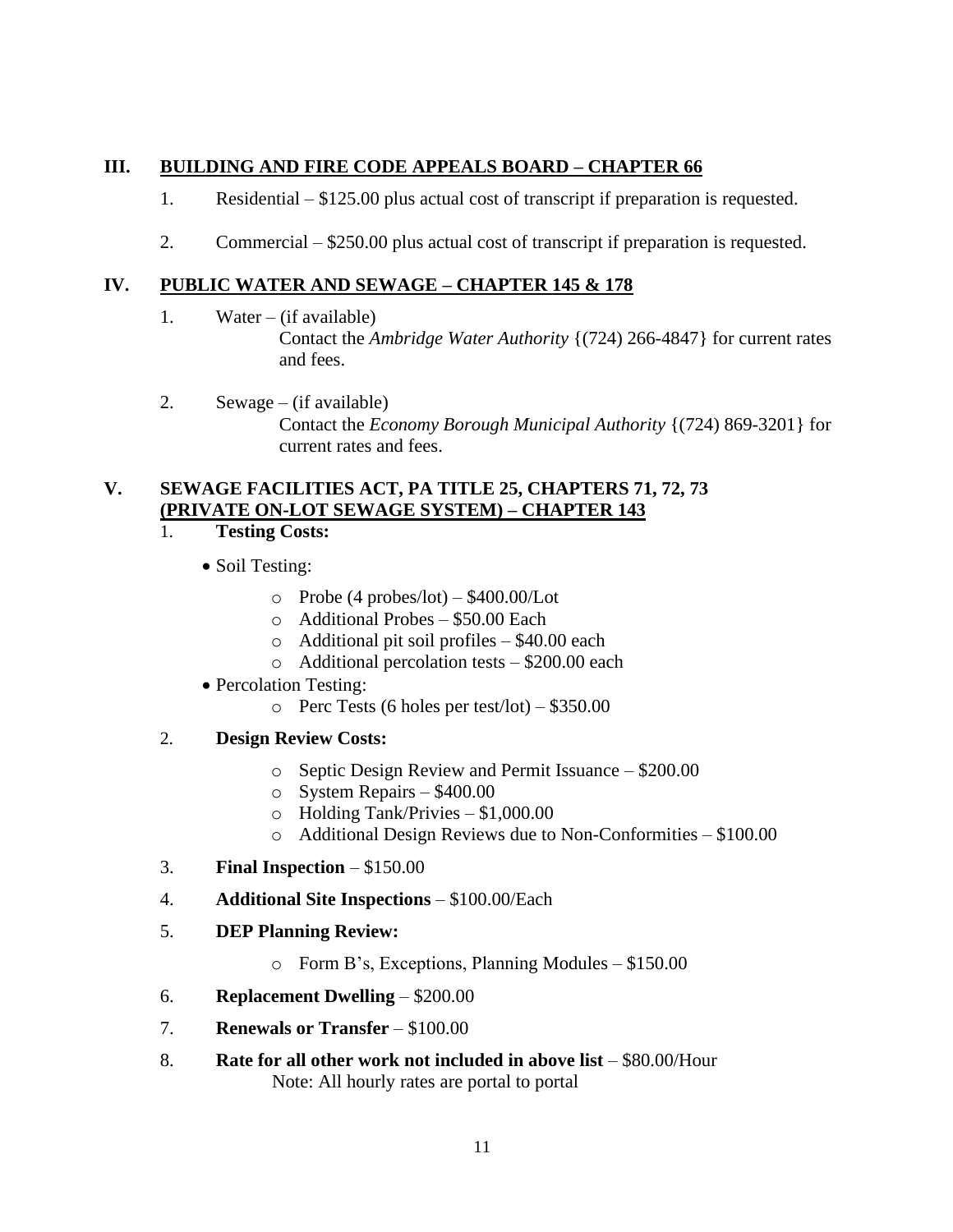#### **VI. SUBDIVISION AND LAND DEVELOPMENT – CHAPTER 163**

- 1. Subdivision Plan Submission:
	- a. Pre-application Conference Application: No Charge
	- b. Preliminary, Preliminary/Final, or Final Application:
		- i.  $2 \text{ to } 4$  lot/dwelling units  $-$  \$400.00
		- ii.  $5$  lots/dwelling units and up  $-$  \$2,000.00; plus \$125.00 for each additional lot/dwelling unit above 5.
	- c. Revised Subdivision Plan \$1,000.00
	- d. Lot line revision / lot consolidation \$200.00

Application Deposit for Borough consultant fees:**\* \*\***

• Actual cost to the Borough of plan reviews, report preparation, and other services performed by consultants and/or the Borough Solicitor as billed to the Borough at the normal rate charged.

Method of Payment: Upon initial submission of application the applicant shall deposit, in addition to the application fee, the following sums:

| $\bullet$ 0 to 4 lot/dwelling units:  | No deposit |
|---------------------------------------|------------|
| $\bullet$ 5 to 50 lot/dwelling units: | \$2,500.00 |
| Greater than 50 lot/dwelling units:   | \$4,000.00 |

- e. Revised Subdivision Plan: 4 lots/dwelling units or more: \$2,000.00
- 2. Land Development Plan Submission:
	- a. Preliminary Application \$2,000.00 plus \$200.00/acre above 2 acres
	- b. Preliminary/Final Application \$2,000.00 plus \$200.00/acre above 2 acres
	- c. Final Application  $$2,000$  plus  $$200.00/$ acre above 2 acres
	- d. Revised Land Development \$2,000.00

#### **Application Deposit for Borough consultant fees:\* \*\***

Actual cost to the Borough of plan reviews, report preparation, and other services performed by consultants and/or the Borough Solicitor as billed to the Borough at the normal rate charged.

Method of Payment: Upon initial submission of application the applicant shall deposit, in addition to the application fee, the following sums:

|  | <b>Preliminary Application</b> | \$4,000.00 |
|--|--------------------------------|------------|
|--|--------------------------------|------------|

• Preliminary/Final Application \$3,000.00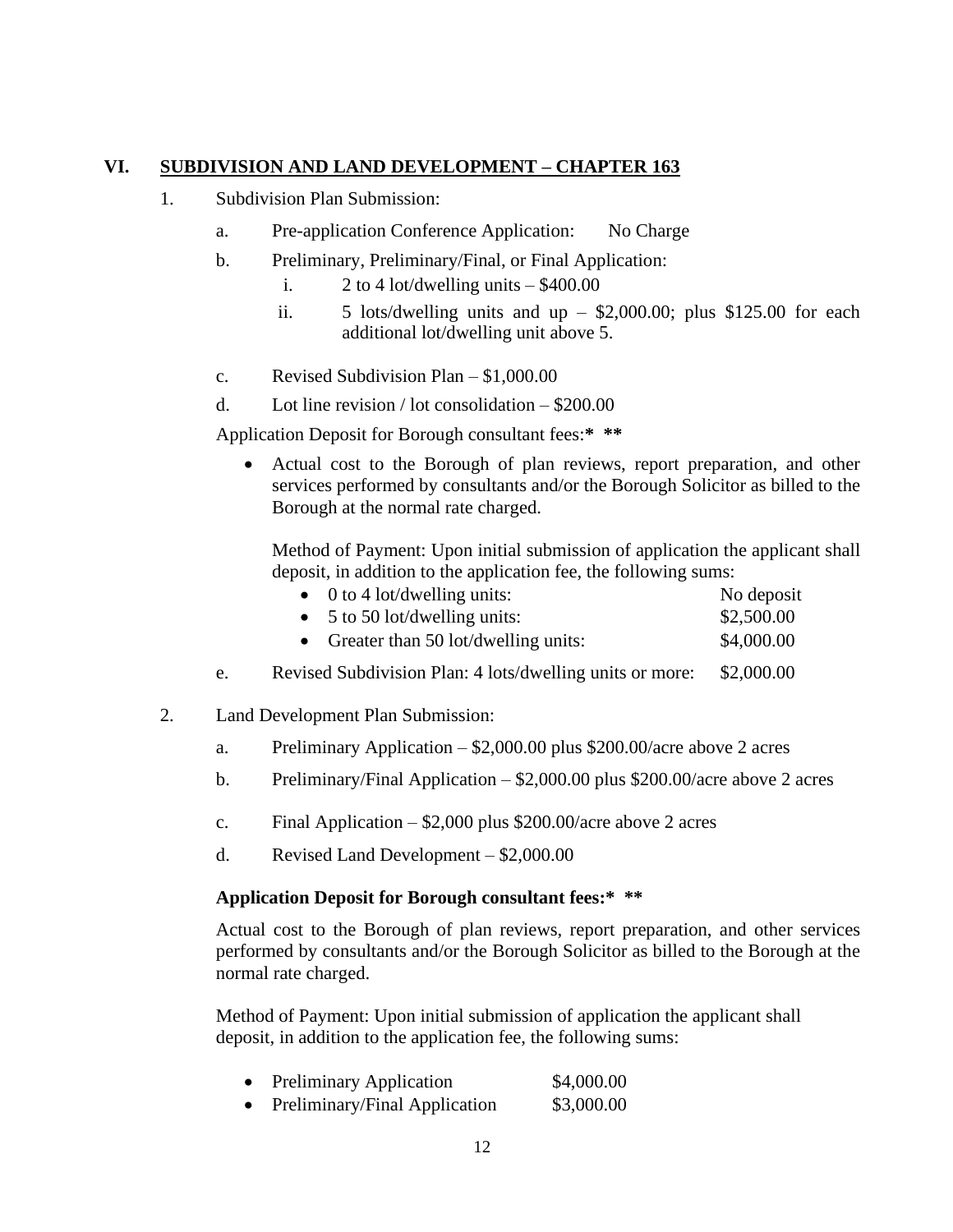| <b>Final Land Application</b>   | \$2,000.00 |
|---------------------------------|------------|
| <b>Revised Land Application</b> | \$1,000.00 |

#### **Application Deposit:**

**\*** From this amount shall be deducted any fees accruing from the Borough Consultant and/or Solicitor reviews. If, at any time during the progression of an application, it is determined by the Borough that the balance available is or will be inadequate to fully cover anticipated review costs, the applicant will be notified that an additional deposit is required equal to the first deposit. At the completion of the Final project and after final bond release approval, any of these monies remaining on deposit with the Borough after all fees are deducted may be returned to the applicant upon written request.

#### **Construction Inspection Deposit:**

**\*\*** The applicant for a Subdivision or Land Development shall submit a construction inspection deposit calculated at 3% of the estimated construction costs of all site improvements as defined in the Pennsylvania Municipalities Planning Code if they have sewer or water extensions. This fee shall not apply to projects that have no sewer and waterline extensions if they maintain a balance of \$2,000 in the Application Deposit account. The Construction Deposit shall be submitted prior to receiving a development permit. If, at any time during the progression of the development, it is determined by the Borough that the balance available is or will be inadequate to fully cover anticipated costs, the applicant will be notified that an additional deposit is required.

3. Bond Release Requests: \$100.00 plus actual costs incurred

#### **VII. ZONING – CHAPTER 180**

- 1. Residential Zoning approval and use \$40.00
- 2. Non-Residential Zoning approval and use \$50.00
- 3. Conditional Use Application \$500.00
- 4. Special Encroachment Permit: \$100.00
- 5. Landowners Curative Amendment: \$600.00
- 6. Nonconforming Use Registration: \$50.00
- 7. Zoning Map Change \$300.00
- 8. Zoning Hearing Board:
	- Residential  $$300.00*$
	- All Other  $$500.00*$

\*plus actual cost of transcript if preparation is requested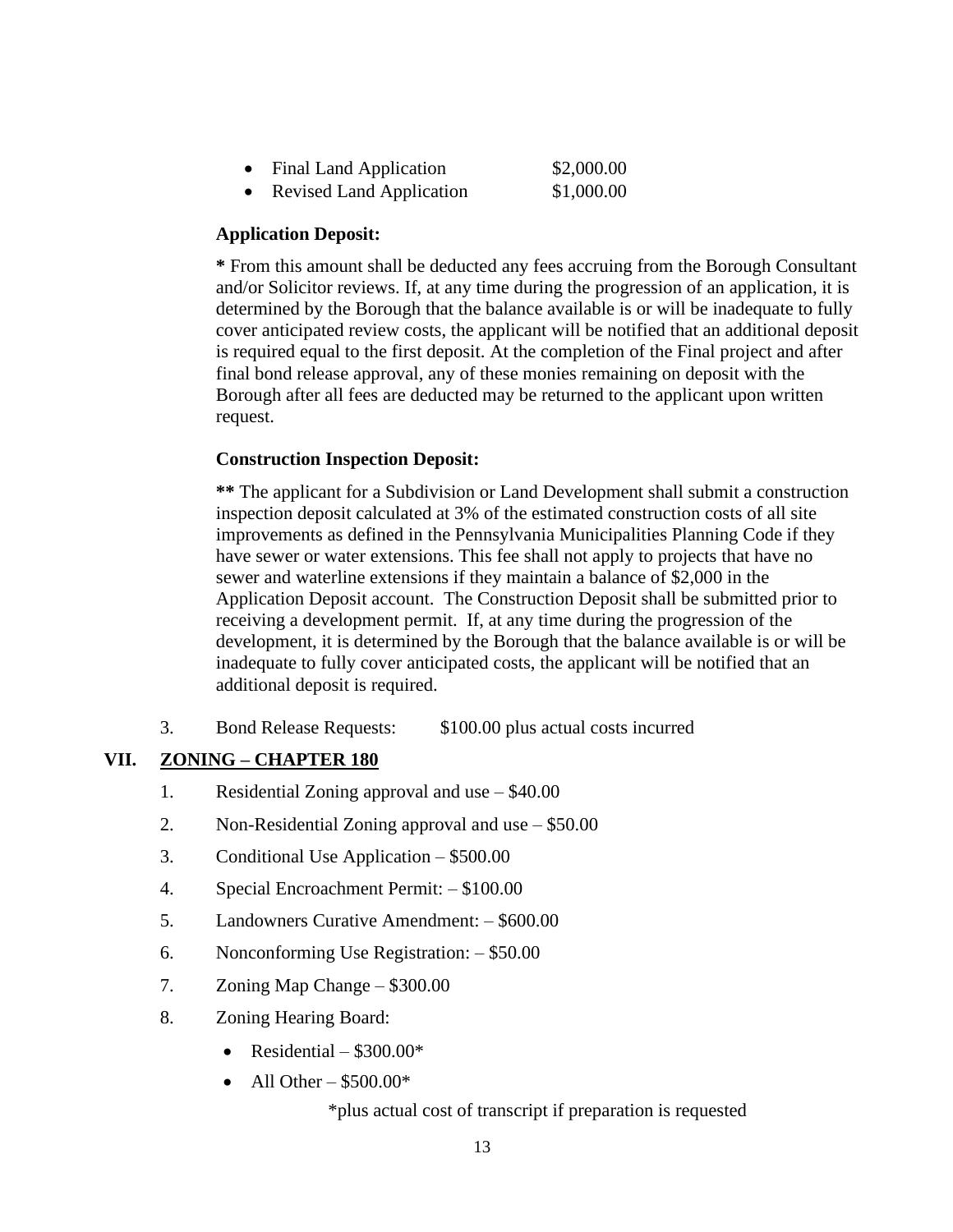- Use by Special Exception \$300.00
- 9. Sign Permit:
	- Each Sign, Freestanding/Monument \$100.00
	- Each Sign, Building  $$75.00$
	- Panel Replacement \$50.00
- 10. PLANNED RESIDENTIAL DEVELOPMENT
	- A. Application Fee Tentative or Final Approval
		- 1. Initial fee for the first five (5) lots/dwelling units \$2,000.00; plus for each additional lot/dwelling unit above 5 add \$125.00 per lot.
		- 2. Revised Tentative or Final Application: \$1,000.00
	- B. Borough Consultant Fees for Tentative or Final Approval Application

Actual cost to the Borough for plan reviews, report preparation, and other services performed by consultants and/or the Borough solicitor as billed to the Borough at the normal rate charged the Borough for similar services.

Method of payment – Application Deposit

Upon initial submission of any application under this hearing, in addition to the application fee, the applicant shall make a deposit to the Borough as follows:

- 1.  $0 50$  dwelling units  $$4,000.00$
- 2. Greater than 50 dwelling units \$6,000.00
- 3. Revised Tentative or revised Final Plan \$2,000.00

From this amount shall be deducted any fees accruing from the Borough Consultant and/or Solicitor reviews. If, at any time during the progression of an application, it is determined by the Borough that the balance available is or will be inadequate to fully cover anticipated review costs, the applicant will be notified that an additional deposit is required equal to the first deposit. At the completion of the Final project and after final bond release approval, any of these monies remaining on deposit with the Borough after all fees are deducted may be returned to the applicant upon written request.

C. Construction Inspection Deposit

The applicant for a Subdivision, Land Development, or Planned Residential Development shall submit a construction inspection deposit calculated at 3% of the estimated construction costs of all site improvements as defined in the Pennsylvania Municipalities Planning Code if they have sewer or water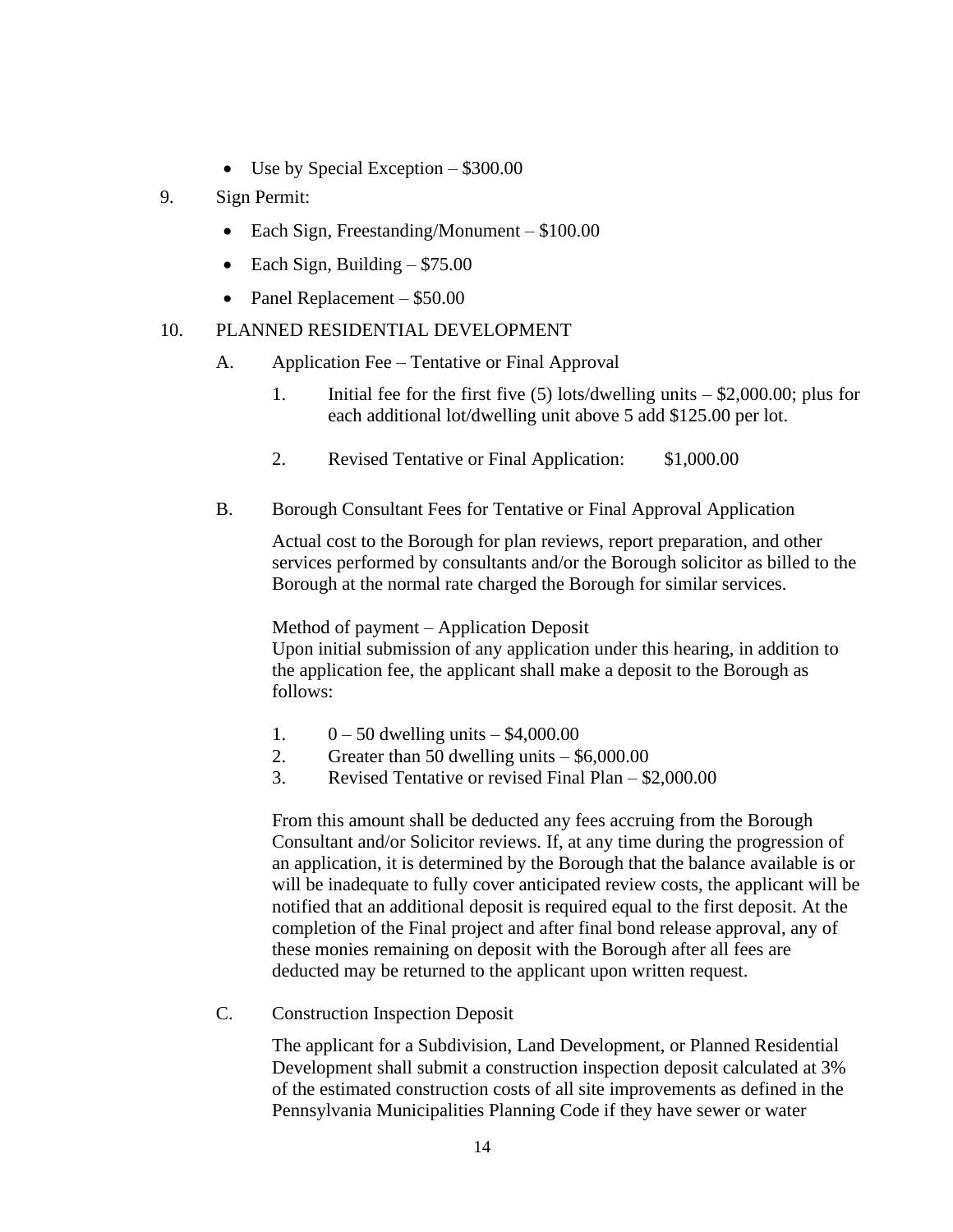extensions. This fee shall not apply to projects that have no sewer and waterline extensions if they maintain a balance of \$2,000 in the Application Deposit account. The Construction Deposit shall be submitted prior to receiving a development permit. If, at any time during the progression of the development, it is determined by the Borough that the balance available is or will be inadequate to fully cover anticipated costs, the applicant will be notified that an additional deposit is required.

#### **VIII. ROAD PERMITS – CHAPTER 160**

Application and inspection fees for Road Occupancy Permits:

- 1. Driveway Opening:
	- Residential  $-$  \$50.00
	- Commercial  $-$  \$100.00
- 2. Borough Road Openings:
	- Road opening requiring excavation of roadway \$100.00
	- Road opening not requiring excavation of roadway  $-$  \$50.00
	- Surface Openings that are constructed parallel to the roadway. This fee is calculated based on the roadway openings that are constructed parallel to the roadway within the Borough Right-of-Way and are more than 100 total linear feet in length.
		- o Opening in pavement \$100.00 base fee plus \$40.00 for every 100 feet of parallel of opening.
		- o Opening in shoulder \$50.00 base fee plus \$20.00 for every 100 feet of parallel opening.
		- o Opening outside pavement and shoulder \$50.00 base fee plus \$10.00 for every 100 feet of parallel opening.
- 3. Traffic Regulatory Signs \$65.00

\*\* If one or more driveway openings occur at the same time an individual fee is charged for each opening.

\*\* If one or more surface openings occur at the same time an individual fee is charged for each opening.

\*\* If the Borough determines that the permitted work is of a sufficient magnitude or importance to warrant one or more inspectors, the permit will be marked, and the applicant shall be charged for actual cost incurred by the Borough.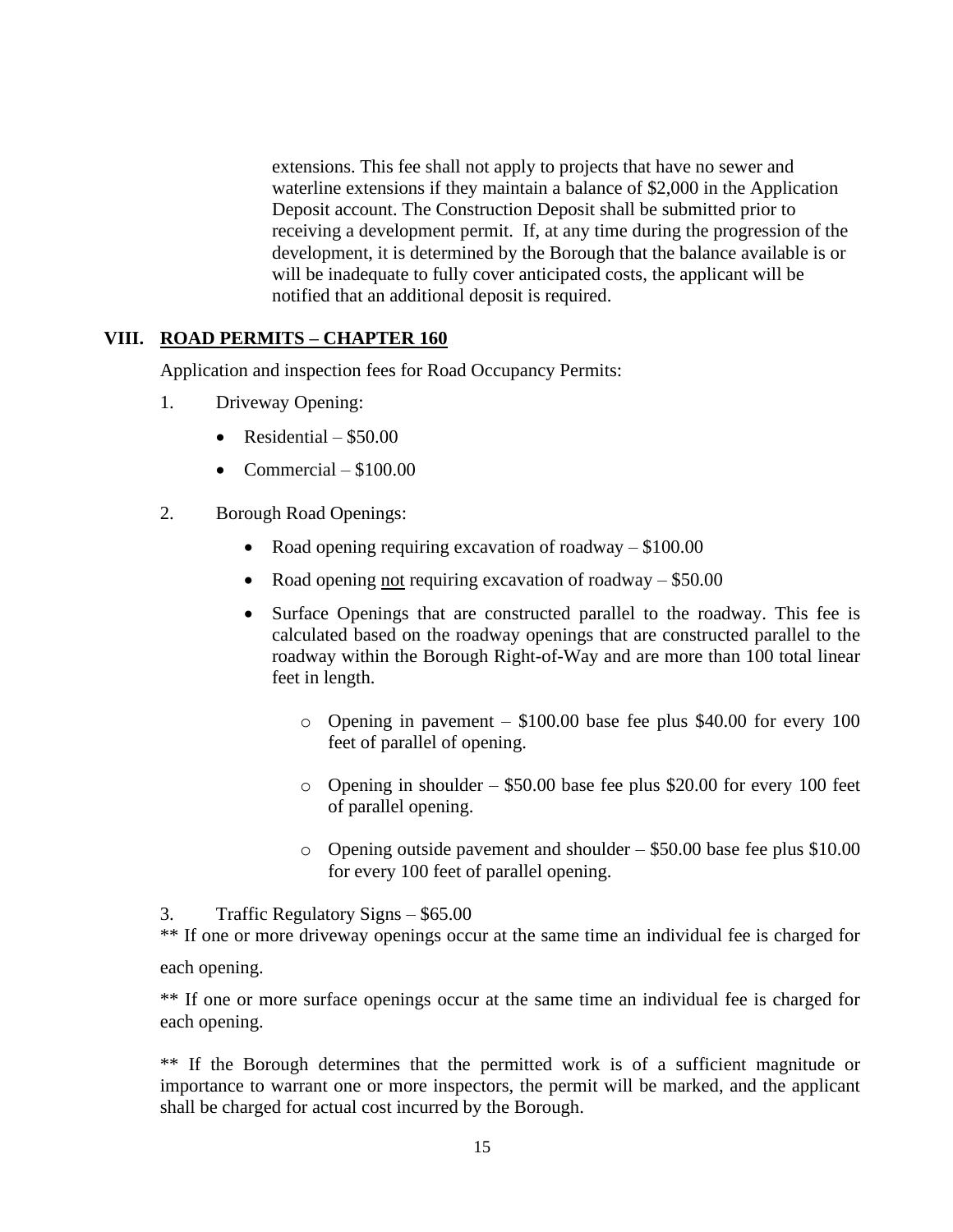- 4. Sidewalk Opening \$5.00 each lineal foot or less plus \$0.50 each if thereafter
- 5. Exemptions: For the following conditions, a permit must be filed, but no fee is assessed:
	- Commonwealth of Pennsylvania
	- Economy Borough
	- Any Sewer and Water Authority
	- Federal Government
	- Any Utility work that the Borough, State, or Federal Government requests
	- Any Utility work required due to the Borough resurfacing program.
	- Any Utility work in their own private Right-of-Way

#### **IX. JUNKYARDS / JUNK DEALERS – CHAPTER 108**

Annual License Fee – \$75.00

#### **X. PEDDLING AND SOLICITING – CHAPTER 151**

- 1. Application fee \$15.00 to cover administrative costs and any criminal history check required.
- 2. Solicitor's fee \$50.00 per month or any part thereof; \$10 per person, whichever is greater.

#### **XI. OTHER FEES –**

- 1. Borough Maps \$2.00
- 2. Ordinance Pamphlets Actual Printing Cost
- 3. N.S.F. / Returned Checks \$35.00
- 4. Single Copy Requests \$ 0.50 per page
- 5. Municipal No-Lien Letters \$25.00 (Expedited Requests add \$5.00)
- 6. Police Services:
	- Single Traffic Report \$15.00
	- Offense and Incident Reports \$10.00 per report, unless it relates to a RTK
	- Police Application/Testing Fee Varies
- 7. Parking Violations
	- \$10.00 Parking Where "No Parking" is Posted
	- \$25.00 Obstructing Maintenance or Safety Vehicles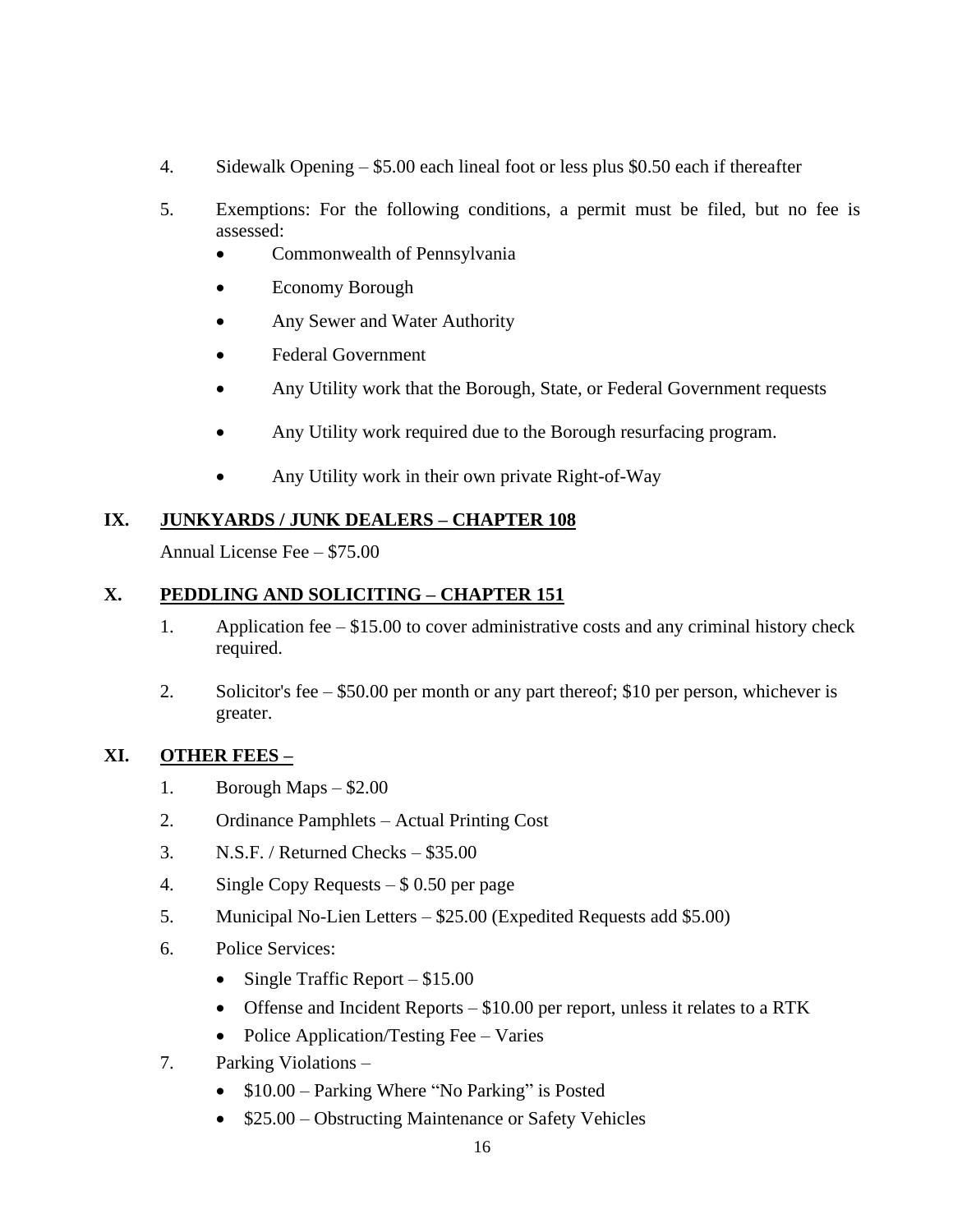- \$30.00 Parking Near a Fire Hydrant
- \$100.00 Interfering with Emergency Vehicles in a Fire Lane
- $$100.00 -$  Parking in a Handicapped Parking Spot
- $$10.00 Al1$  Other Violations
- 8. Open Records, Right-to-Know Policy Duplication Charges.
	- Photocopying  $-$  \$0.25 per page.
	- Certified Copies \$1.00 per page.
	- Duplication of public electronic records of tapes Actual Cost to the Borough.
	- Postage Actual Cost to the Borough.
	- In the event the estimated cost of fulfilling a request submitted is expected to exceed \$100.00, the designated employee(s) shall obtain from the requestor one hundred percent (100%) of the expected cost in advance of fulfilling the request. Personal checks will not be accepted, cash or money orders are acceptable forms of pre-payment.
- 9. Fireworks Permit \$75.00
- 10. Community Room Rental
	- For Profit Organization: \$25 per date due by last day of the prior month. Certificate of Insurance (Liability) required.
	- Individuals: \$25 per date due at time reservation is made.
- 11. Pavilion Rental \$25.00
- 12. Alcoholic Beverage Consumption \$10.00
- 13. Alarm System Permit \$25.00, (Residents 65 yrs. & Older No Fee)
- 14. Mini-Bike Permit N/C, Good for 7 Days Only
- 15. Memorial Flag \$40.00
- 16. Yard Waste Permit \$30.00
- 17. Leaf Recycling Program Stickers \$1.00

#### **XII. OVERWEIGHT HAULING FEES – CHAPTER 175**

Overweight Hauling (logging or equipment, etc.) – \$45.00 for first one (1) mile and \$25.00 for each additional mile

#### **XIII. GRADING PERMITS – CHAPTER 99**

- 1. Under 100 Cubic Yards disturbed No Charge
- 2. Minor Grading Permit \$100.00 plus \$300.00 Deposit Fee
- 3. Standard Grading Permit \$200.00 plus \$400.00 Deposit Fee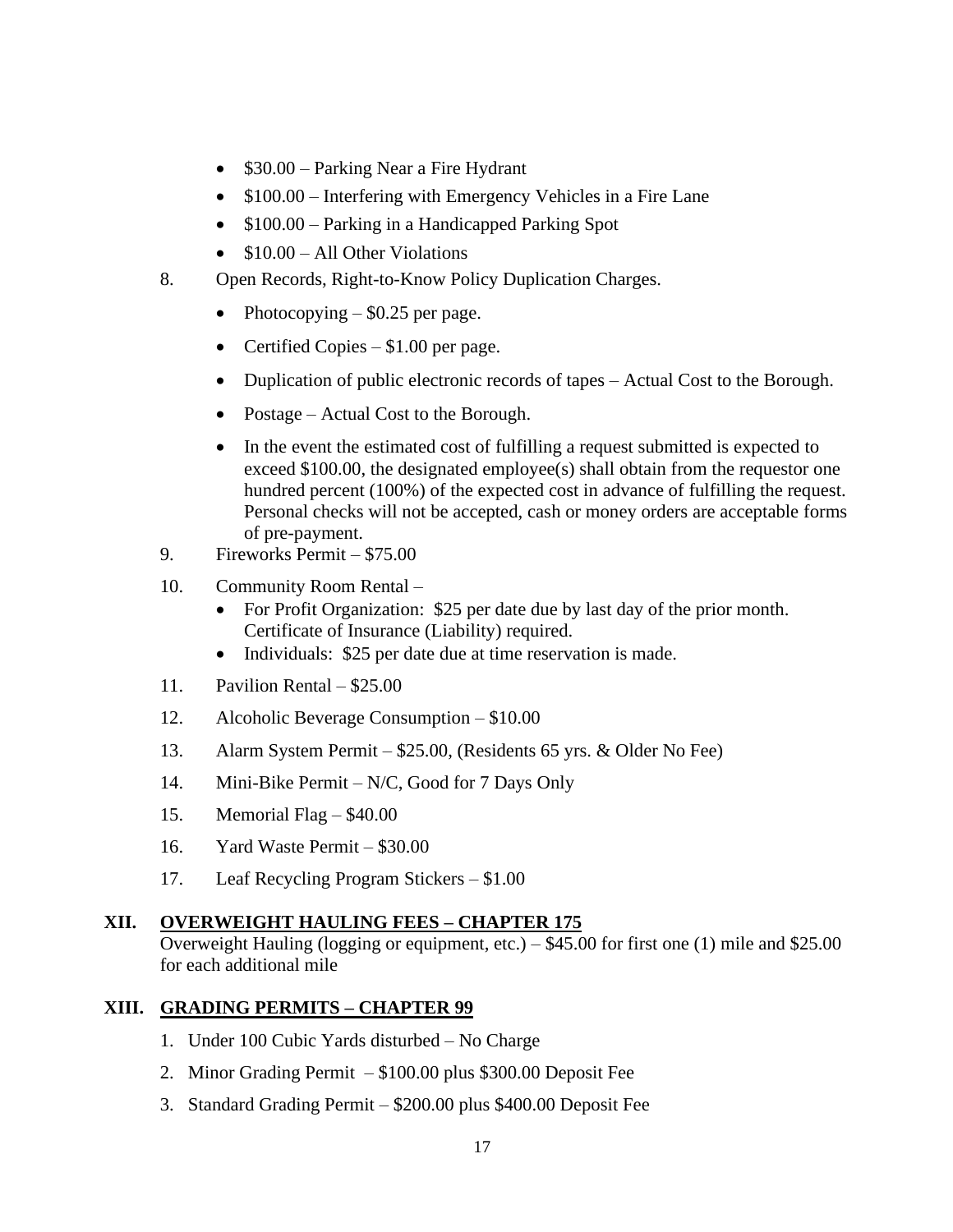4. Major Grading Permit– \$300.00 plus \$1,000.00 Deposit Fee

### **XIV. TAX COLLECTOR – CHAPTER 170**

- 1. Non-sufficient funds check \$20.00
- 2. Tax Certification Letters: \$15.00 (Expedited Requests add \$5.00)
- 3. Duplicate Receipt \$ 5.00
- 4. Mechanical Device Permit \$100.00, Yearly Fee for Jukeboxes/Mechanical Devices \$200.00, Yearly Fee for Poker Machines/ Games of Chance
- 5. Mercantile License \$4.00, Retail License Issued Each Year \$8.00, Wholesale License Issued Each Year

#### **XV. MOBILE FOOD VENDING (FOOD TRUCKS) – CHAPTER 180**

- 1. Canteen Truck:
	- \$50.00 yearly
- 2. Food Truck:
	- \$25.00 one day permit
	- \$50.00 for a 60-hour permit (example: 11:00 a.m. Friday through 11:00 p.m. Sunday) No more than 60 hours on location without completely vacating the premises for 12 hours.
	- \$100.00 yearly
- 3. Ice Cream Truck:
	- Roaming- \$50.00 yearly
	- Parked- Same as Food Truck
- 4. Mobile Food Vendor Event:
	- \$250.00 per event, Event Permit obtained by the promoter for an event with more than 5 trucks. Good for only 60 hours — Good for unlimited trucks, but each truck must be listed the same as for a food truck permit.

#### **XVI. GARAGE SALE PERMITS – CHAPTER 96**

- 1. Per Sale 3 to 5 Families or Groups \$10.00
- 2. Per Sale 6 to 10 Families or Groups \$25.00
- 3. Per Sale 11 to 20 Families or Groups \$100.00
- 4. Per Sale w/ 21 or more Families or Groups– \$350.00

### **XVII. FOREST MNGMT./TIMBER OPERATIONS – CHAPTER 155**

Timber Harvest – \$10.00 per load.